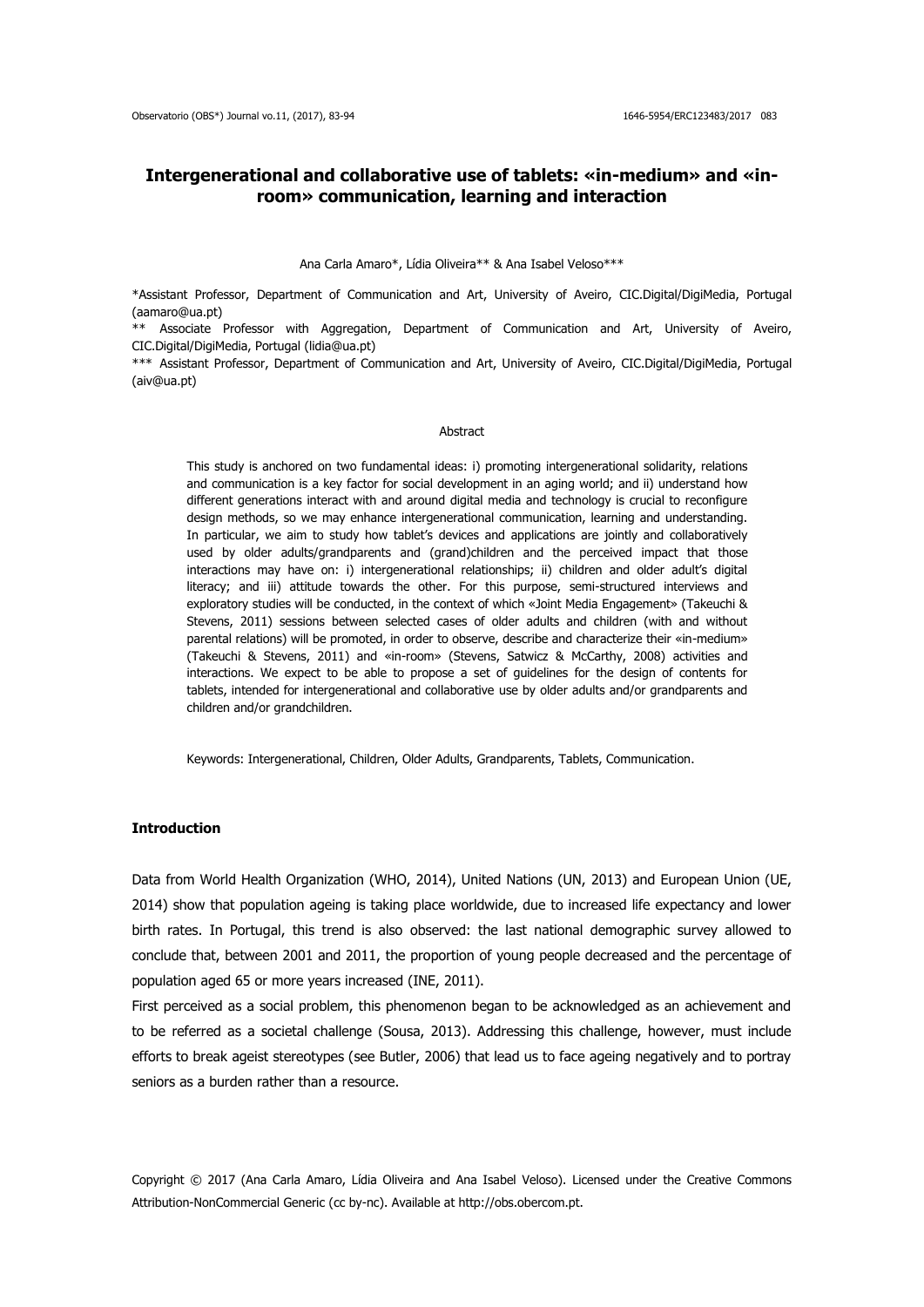Ageing, from a life-span perspective, occurs in the context of all ages, what «makes us think of intergenerational interactions as another potential component in the analysis of human ageing processes» (Sánchez-Martínez, Kaplan & Leah, 2015).

Besides, research has showed that promoting intergenerational exchanges, relations and solidarity can be an opportunity for social and economic development (Sousa, 2013) and an effective way of countering negative beliefs about older adults (Christian, et al., 2014), preventing the waste of older adults' experience and knowledge (Sousa Santos, 2002) and «keeping the memory line of knowledge alive, (…) while avoiding forms of isolation» (Pieri & Diamantinir, 2010: 2423).

According to Villar & Serrat (2014), intergenerationality involves people of different ages interacting and, consequently, changing their competences, attitudes, and behaviours. Authors emphasise the contribution of Erikson's generativity concept for the intergenerational field, since it relates to the concern for leaving a lasting legacy, compelling older adults to engage in the promotion of future generations' development and well-being.

In most cases, the first older adults children know, relate to and communicated with are their grandparents. Quality grandparents-grandchildren intergenerational relationships have proven to be beneficial for emotional fulfilment, mental health and well-being of both children and older adults (Pratt & Fiese, 2004; Silverstein & Ruiz, 2009), being related with more positive attitudes towards seniors (Soliz & Harwood, 2003; Harwood, 2007). The success of those relationships relies on time spent together, reciprocal learning and mutual sharing of feelings, concerns and beliefs (Strom & Strom, 2015).

However, nowadays the use of digital media and technologies takes most of children's time. In United States, 8-to-18-year-olds spends more than 7½ hours per day using media (Rideout, Foehr, & Roberts, 2010). In Europe, the average time children spend using media ranges from 4 to 8 hours per day, with northern countries tending to have more hours of screen time, while southern countries tend to have less (Sigman, 2012: 94).

Also, studies demonstrate that increasingly younger children have now more access to a large variety of technology and digital media (Gutnick et al., 2011). Moreover, kids are going online and mobile! In fact, research reveal that the access to internet-enabled mobile devices is becoming much more common, enabling children to easily engage in online communication and social networking (Grimes & Fields, 2012; EU Kids Online, 2014).

Five years from now, authors already start predicting that mobile media would be «the next "it" technology, from handheld video games to portable music players to cell phones. Kids like to use their media on the go» (Gutnick et al., 2011: 5). In fact, «children now learn to 'swipe' before they can tie their shoes» (Schuler, 2012: 6) and «over 80% of the top selling paid apps in the Education category of the iTunes Store target children» (*Ibidem:* 13). Also, «the pervasive access, ubiquity and daily reliance on multimedia devices are the "new normal"» (Gutiérrez, & Tyner, 2012: 32), the ultimate connection paradigm: online, always and everywhere.

Regarding older adults and their use of Information and Communication Technologies (ICT), namely in Portugal and other similar European countries, studies have shown that «elders are less likely to use ICT, when compared to other age groups» (Neves, Amaro & Fonseca, 2013: 1) and, in general, they feel unfamiliar, uncomfortable and unprepared with the technology (González-Oñate, Fanjul-Peyró, & Cabezuelo-Lorenzo, 2015).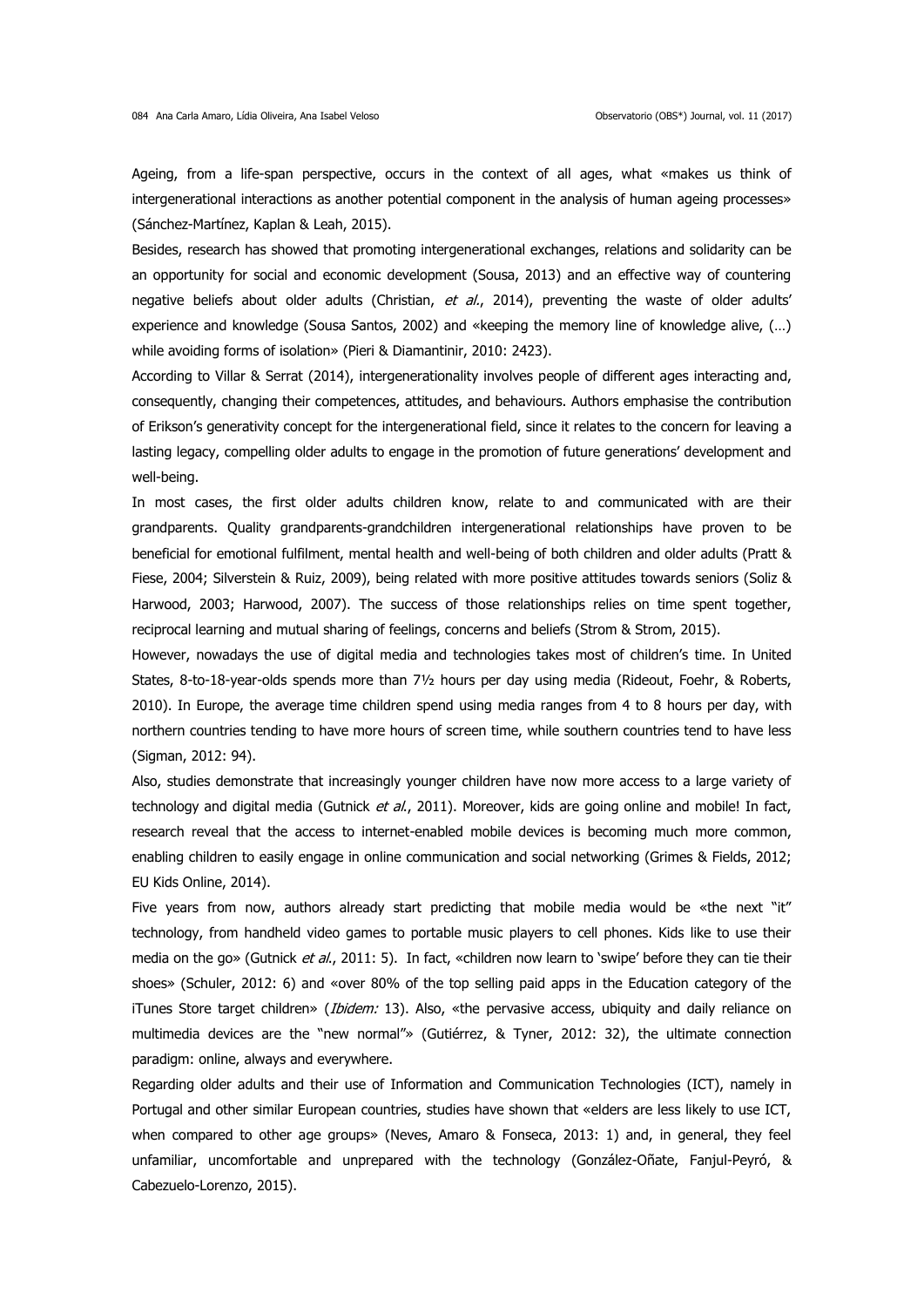In general, «evidence shows that the intensity of ICT usage is directly related to the educational attainment level and inversely related to age» (FCT, 2013). In fact, as age increases and levels of academic qualifications and income decreases, older adults show up more sceptical about the benefits of technology and digital media. Furthermore, the use of new technological devices becomes more difficult, due to physical, but mainly to attitudinal and functional obstacles (Neves et al, 2013; Pew Research Center, 2014; Sánchez-Martínez, et al, 2015). In this way, research seems to indicate that, in general, older adults have, in fact, lower levels of digital literacy than children, youngsters and younger adults. This study considers the concept of digital literacy as stated by Martin & Grudziecki (2006: 255) in the context of the DigEuLit Project:

Digital Literacy is the awareness, attitude and ability of individuals to appropriately use digital tools and facilities to identify, access, manage, integrate, evaluate, analyse and synthesize digital resources, construct new knowledge, create media expressions, and communicate with others, in the context of specific life situations, in order to enable constructive social action; and to reflect upon this process (Martin & Grudziecki, 2006: 255).

Grounded in the seminal work of Gilster (1997), the concept of digital literacy gathers a set of other literacies, such as Visual or Multimodal Literacy, Media Literacy, ICT Literacy, etc. (e.g., Martin & Grudziecki, 2006; UK Government, 2015) and encompasses a set of three stages or levels, namely Digital Competence, Digital Usage and Digital Transformation (Martin & Grudziecki, 2006; European Commission, 2008), through which can be assessed.

However, as Neves et al (2013: 2) points out, «recent research shows that older adults are not technophobic, are willing to use ICT, and often do so with proficiency». Social and family communication and interaction, namely with grandchildren, are amongst the main reasons and motivations for the use of ICT by older adults (Neves & Amaro, 2012; Neves et al, 2013), that often «positioned themselves as less knowledgeable, drawing on a displayed divide as a rhetorical resource for gaining access to playtime with the children» (Aarsand, 2007: 235).

Literature reports a wide variety of programs and research using multimedia, technology and digital media to promote and enhance intergenerational knowledge and relations and fight ageism.

The Israeli Multigenerational Connection Program, for example, intended to build intergenerational bridges between older adults and primary school children, involving them in computer room activities (Gamliel & Gabay, 2014). Chase (2011) paired college students with older adults for a six-week e-mail exchange and was able to demonstrate an improvement in college students' attitude toward older adults after the intergenerational contact. The Digital Life History Project (Loe, 2013) engaged students and older adults in the coproduction of short videos narrating older adults' life stories, and both students and elders reported making meaning relationships and learning to confront ageism as effects from participating in the project.

Besides, and additionally to the research indicating the benefits to older adults of video games and of the technological mediated communication and information sharing (e.g., Wright, 2000; Leung & Lee, 2005; Torres, 2011; Ferreira et al., 2014, among others), studies seems to demonstrate that technology and social media can play an important role in grandparents' generative activities, supporting intergenerational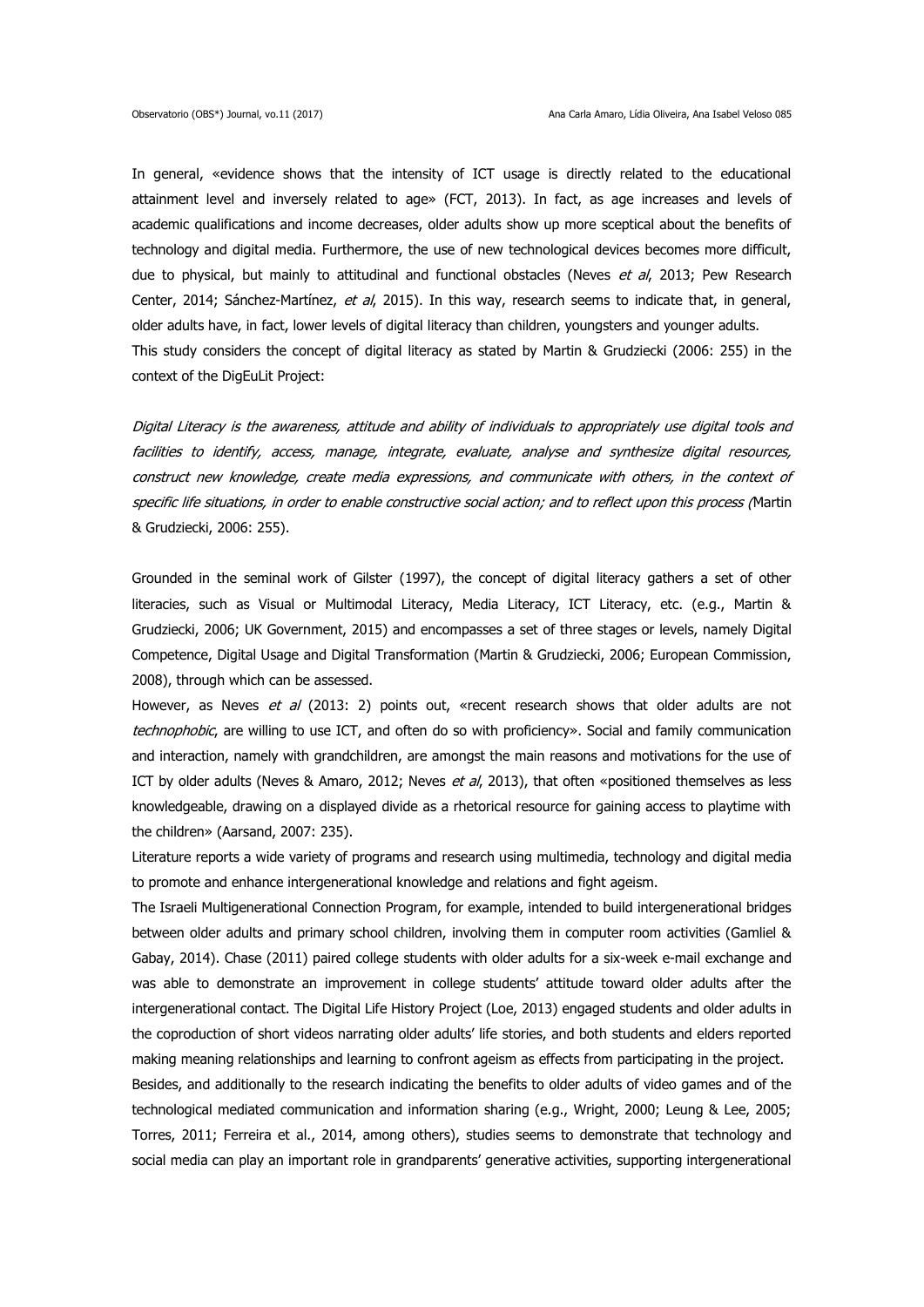communication, play and learn, over distance (e.g. Hurme, Westerback, & Quadrello, 2010; Kelly, 2015, among others) or in presence.

Davis et al. (2008), for example, conducted an ethnographic research study intended to explore the nature of intergenerational play and interaction across physical, temporal or social distance, in order to understand how to design technologies to support and mediate those activities. Results demonstrated that intergenerational interaction are indeed strongly playful, involving a wide range of activities that include teasing, storytelling, exchanging of significant objects and games. These results informed the design of «Collage» (Vetere et al., 2009), a technology consisting in shared displays, that «used mobile cameraphones as an input device and a touch-screen for synchronous interaction between children and their grandparents» (*Ibidem*: 172), running on broadband services and mobile phones.

«Age Invaders» was proposed by Khoo, Merritt, & Cheok (2009) as an entertainment system to engage grandparents, parents and children in meaningful game play that could strengthen family bonding. Since the authors identify traditional computer interfaces and input devices as a major barrier for older adults to participate in computer games, they propose a mixed reality floor system based in the concept of tangible interface, that uses body movement as interaction paradigm, although it still enable users to participate remotely, via the internet, as virtual players.

«Blast from the Past!» is a Nintendo Wii game containing quizzes and physical games that addresses popular culture of the past 60 years, created to foster intergenerational play and learning between 7 to 10 years old children and older adults (65 years or older) (Abeele & De Schutter, 2010).

Some other recent studies also suggest that mobile devices and applications, web-based experiences and social media have potential to promote intergenerational engagement in recreational and/or educational activities, providing opportunity for collaboration, and facilitating cooperation between generations in a range of settings and contexts (Druin, 2009; Gutnick, et al., 2011; Kaplan, et al., 2013).

Touch screens in mobile devices have allowed overcome interaction barriers concerning the use of technology by children and older adults, particularly those associated with mouse and keyboard use as inputs, incompatible with constraints in fine motor skills, resulting from normal development process in the case of children, or diseases, such as arthritis, in the case of older adults. This leads some authors to consider mobile devices as appropriate tools to integrate children and older adults in the digital world (Castro et al., 2011; Gutnick et al., 2011).

Allowing gesture-based interaction, mobile devices are also best suited for supporting intergenerational communication and engagement that go beyond the technology and media itself, that happens in the physical environment where interaction takes place. Takeuchi & Stevens (2011) state that it is time to change the stereotype of singular engagement in media that has been determining the way media is designed.

According to Takeuchi & Stevens (2011: 5), «we need to better understand how people use media together and how individuals interact with and around media», in order to reconfigure technology design methods so we may enhance human beings' capacity to make things collaboratively.

Stevens, Satwicz & McCarthy (2008: 42) have already introduced this very same idea, regarding children and video games: «before we can decide what is and is not valuable about video games, we need to get much better descriptions of what people actually do and learn playing video games under as naturally occurring conditions as possible». Authors identified three spheres of activity that showed to be permeable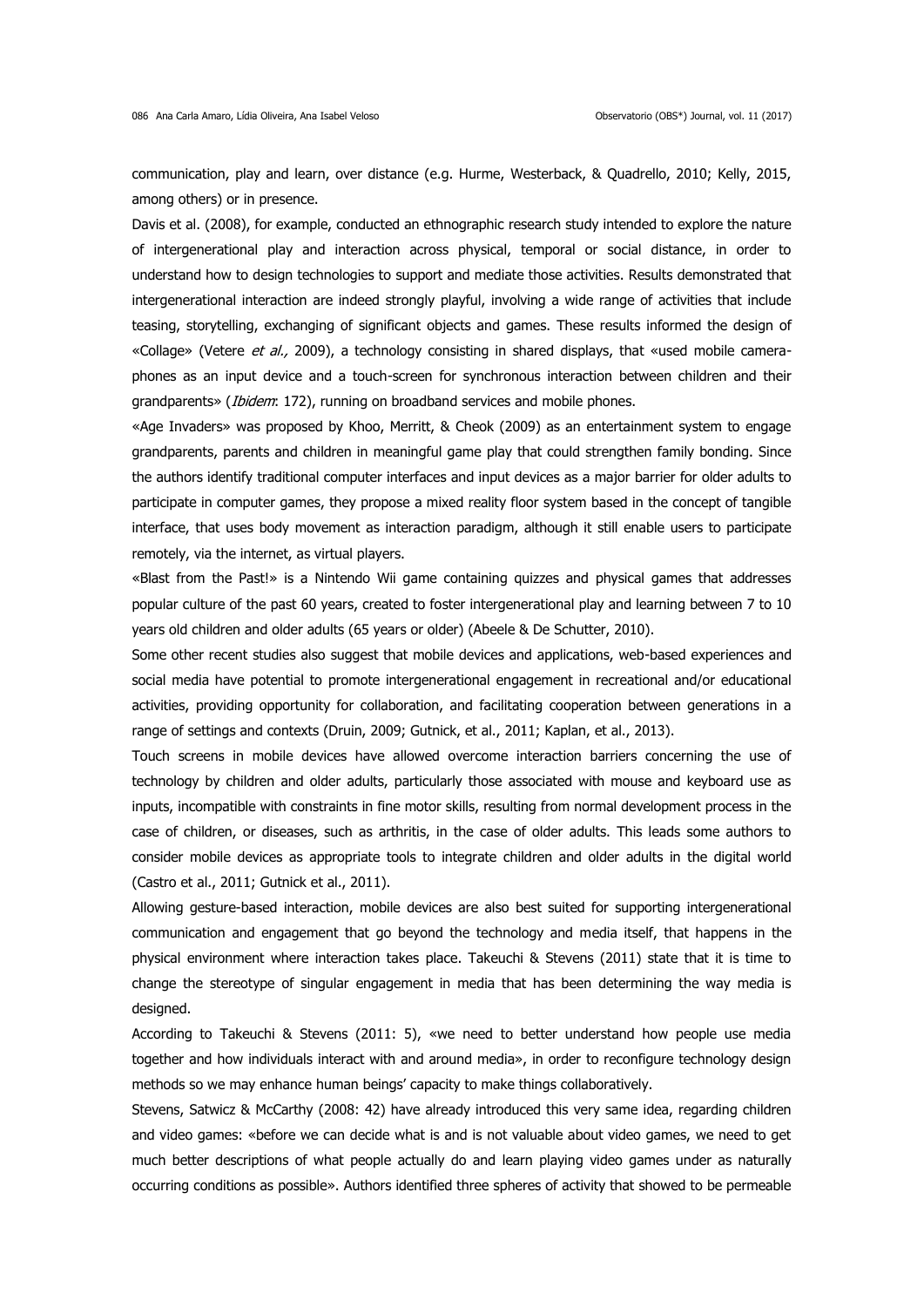and blurred, namely: i) «in-game» activity, referring to things and interactions happening inside the medium; ii) «in-room» activity, describing stuff that goes beyond the game space, occurring in physical realm, and; iii) «in-world» activity, representing wider worlds of activity that young people inhabit. Factors from all of these spheres must be considered when designing media to be jointly used.

Most research on joint media consuming and technology usage has been focused on TV «co-viewing» by children and parents. More recently, LIFE Center<sup>1</sup> extended the concept to other media and technology besides TV, coining the term «Joint Media Engagement» (JME) as referring «to spontaneous and designed experiences of people using media together, and can happen anywhere and at any time when there are multiple people interacting together with digital or traditional media» (Takeuchi & Stevens, 2011: 10).

The main focus of the studies, however, remains the knowledge and the skills children acquire and the parent's role in the process. Takeuchi & Stevens (2011) identify grandparents-grandchildren intergenerational JME - and the development of media and technology to support it  $-$  as future direction in JME research.

Besides, grandparents and grandchildren relations and activities are also acknowledged by other authors as being poorly studied, making informed development of technologies to support their intergenerational interactions much more difficult (Davis et al., 2011).

In this way, the project presented here sets the focus on intergenerational collaborative interaction with mobile devices and applications, the communication processes taking place in that specific context, and assessing the impact that those may have on: i) intergenerational relationships; ii) children and older adults' digital literacy; and iii) attitude towards the other.

#### **Methodology**

<u>.</u>

This project is interested in how technology and digital media, particularly mobile devices and applications, have been designed and used as tools for developing and consolidating intergenerational relationships and activities between older adults/grandparents and (grand)children, promoting digital literacy and positive attitude towards each other.

Study aims to identify and understand intergenerational and collaborative interaction with tablets and tablet's applications, as well as the «in-room» (Stevens, Satwicz & McCarthy, 2008) communication processes putted into action in that context, in order to assess, primarily, the way it relates to the characteristics of participants and cases, namely gender, age, academic qualifications/reading and writing skills, existence and type of parental relationship, communication environment (home, institution…), quality of the intergenerational relationship (when previously existent), children and seniors' digital literacy level, attitude towards each other, type of mobile application used and who's responsible for the choice (children, senior or investigator).

 $1$  Learning in Informal and Formal Environments, A National Science Foundation Science of Learning Center [\(http://life](http://life-slc.org/)[slc.org\)](http://life-slc.org/).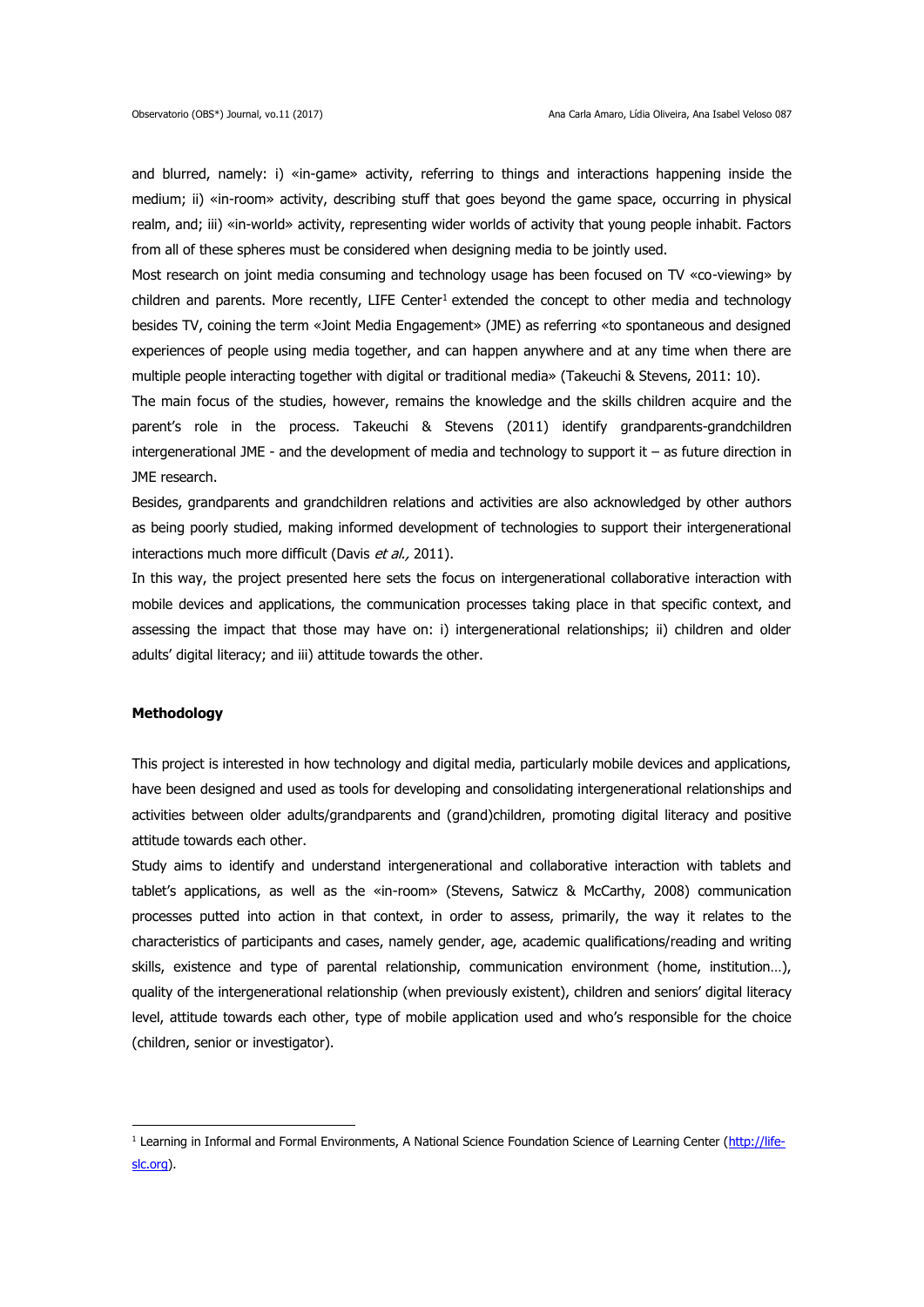We also seek to assess the impact of the communication and interaction processes in the quality of the intergenerational relationship (when previously existent), children and senior's digital literacy level and attitude towards each other.

The research involves 2 empirical studies - pilot study and main study -, both exploratory and nonexperimental, having mainly descriptive and interpretive goals and relying mainly on qualitative and mixed analysis. In these studies, children/grandchildren (from 3 to 10 years old) and seniors/grandparents (over 55 years old) will be observed in Joint Media Engagement (Takeuchi & Stevens, 2011) sessions, in which they will collaboratively use different types of mobile applications, recreational and/or didactic (previous and carefully selected, as described ahead).

Case Study method will be used; this methodological approach involves detailed study of one or more well-defined entities: the case(s) (Coutinho, 2011). Each case consists of a pair of participants (grandparent/grandchildren or older adult/children) using a specific tablet application to develop an activity proposed by the researcher. Cases will be selected through criterion sampling procedures and by convenience. Criteria will be pragmatic and theoretical, to ensure the existence of heterogeneous cases regarding some of the participants' characteristics, like gender and age.

Pilot study will involve 4 cases and 16 cases will be selected for the main study, with and without parental relationship between the elements. It is assumed, however, that sampling procedures are dynamic and sequential, and cases can be added during investigation.

Semi-structured interviews will be performed to collect data from the cases and to assess the subjective impact (perceived by the participants) of JME sessions in the quality of the intergenerational relationship (when previously existent), on the attitude towards each other and on children and older adults digital literacy. One interview will be performed to each element of pairs, before and after JME sessions.

During each session, data collection will be performed by direct and participant observation, adapting the technique of Contextual Inquiry (Holtzblatt, Wendell, & Wood, 2005). With this technique, in an ethnographic approach, children and older adults' activities «in-medium» (Takeuchi & Stevens, 2011) and «in-room» (Stevens, Satwicz & McCarthy, 2008) will be observed, described and characterized. When possible and desirable, subjects will be questioned in order to build a shared interpretation of the activities and processes taking place.

#### **Research phases and expected outputs**

The research is structured into four main phases, according to Figure 1.

Phase 01, which we are finalizing, intended to characterize the problem under study, develop a theoretical framework and carry out a systematic review of the literature. According to Moher, Liberati, Tetzlaff, & Altman (2009: 873), «a systematic review is a review of a clearly formulated question that uses systematic and explicit methods to identify, select, and critically appraise relevant research, and to collect and analyse data from the studies that are included in the review».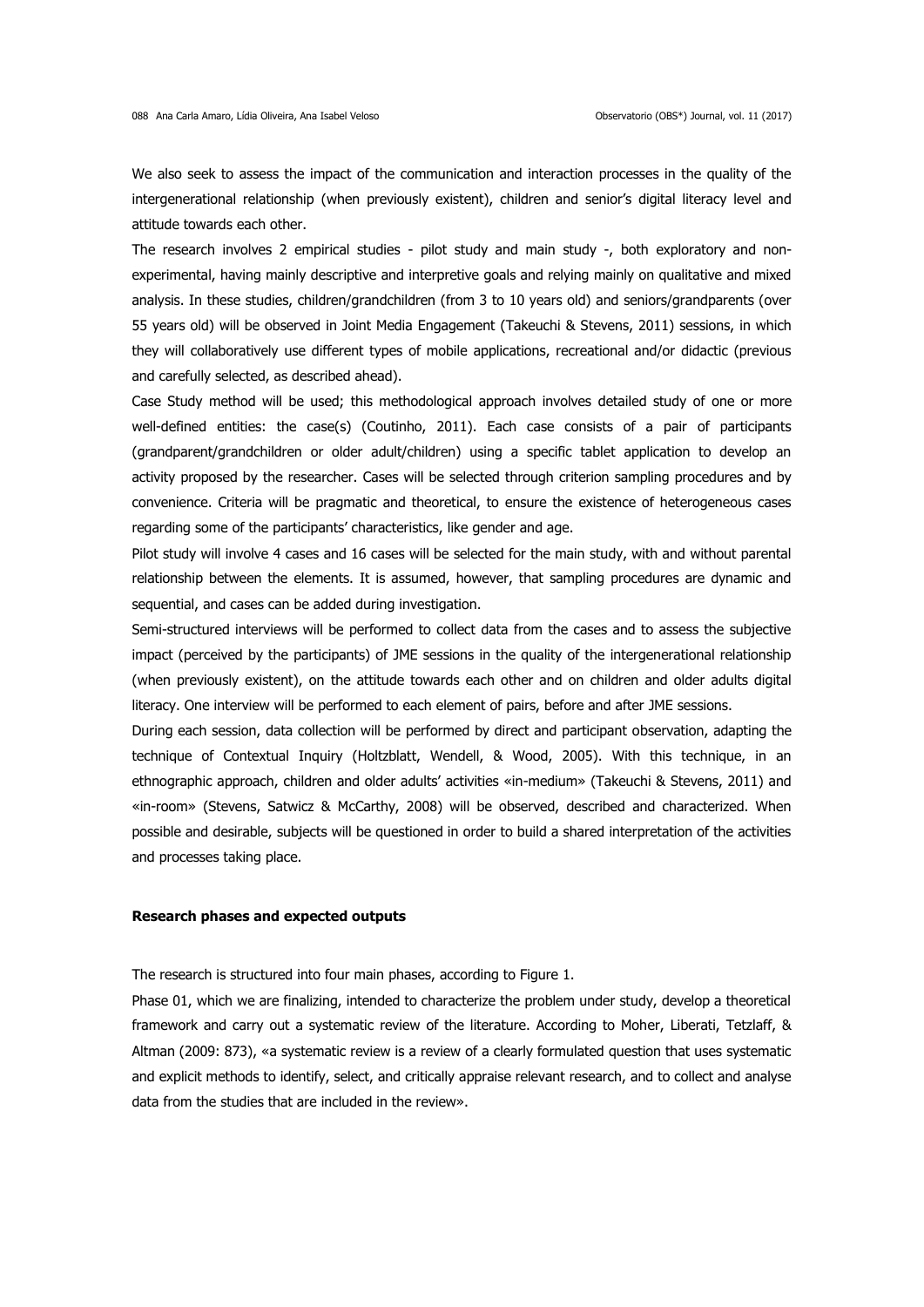

Figure 1. Goals and outputs of the different research phases.

Starting from the conceptual and theoretical framework previously introduced, we drew up the research question for the systematic review of the literature: How does the technology and digital media have been designed and used, for the past 10 years, as tools for developing and consolidating intergenerational relationships and activities between older adults and children or young people?

The following main goals resulted from the systematic review's research question:

- To survey the research on the role of technology and digital media in supporting and promoting intergenerational relations and activities between older adults and children or young people, undertaken in the last 10 years;
- To characterize and systematize the surveyed research, namely according to: problem under study, research question(s) and main goals; theoretical framework; methodological approach and procedures; main results.

Survey was undertaken during April 2015, through structured research in four major scientific databases (Scopus, Web of Science, Academic Search Complete and ERIC) and in Google Scholar. The query bellow was transversely used in all databases, restricting publication year from 2005 to present. Methodology and results will soon be reported and discussed.

((older adults) OR (seniors) OR (elderly) OR (grandparents)) AND ((technology) OR (digital media) OR (ICT)) AND (intergenerational)

This first research phase - that will allow us to gain knowledge about the state-of-the-art regarding technology to support intergenerational interactions - will be followed by the Pilot study phase (Phase 2), which is assumed to be fundamental to the operationalization of the main empirical study (Phase 3), as it will allow the selection of the mobile applications to be used in the empirical studies, the selection of the case studies and the selection, adaptation, construction and validation (through an empirical pilot study) of the data collection instruments, namely: i) scales and survey instruments to assess the intergenerational relationship, children and older adult's digital literacy and attitude towards each other; ii) scripts for interviews and; iii) protocols for Contextual Inquiry observation to be used in JME sessions.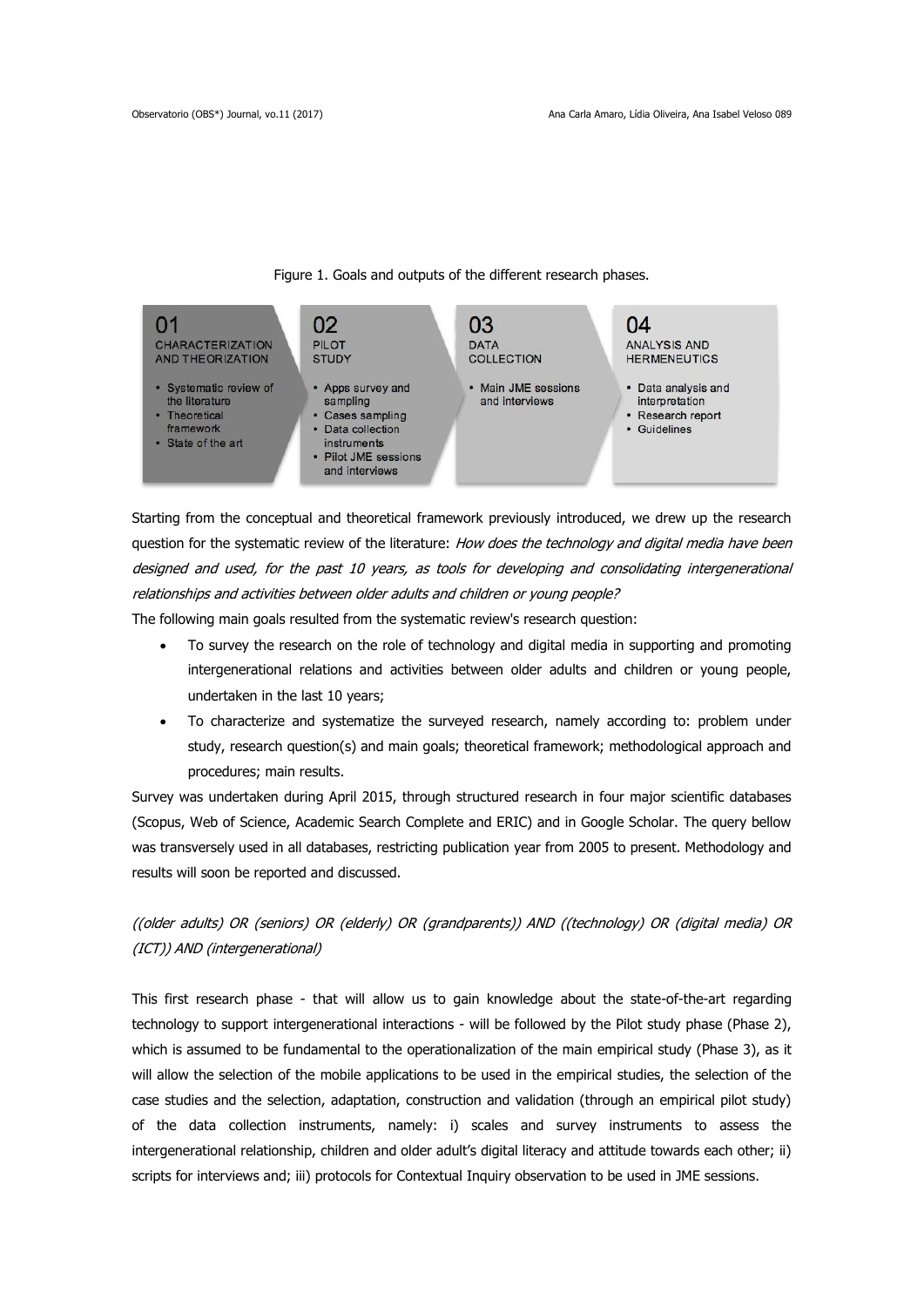The process of selecting the mobile applications to be used in the studies will require a survey and characterization of recreational and/or educational applications available on the market, namely on Apple Store and Google Play, for children over 3 years old. Applications found more suitable for joint and collaborative use by older adults/grandparents and children/grandchildren will be selected, also considering the technical criteria suggested by Takeuchi & Stevens (2011). These authors propose that Joint Media Engagement can be technically supported by the following features: Asynchronicity; Time shifting: replay-ability, revisit-ability, pause-ability; Record-ability; Time and distance traveling; Sustained learning/play over multiple visits; Size of screen; Portability vs. non-portability; Author-ability; Connectivity; Video teleconferencing; Smart/just-in-time help; Simplified setup.

The last phase (Phase 4) of the research will be devoted to data analysis and interpretation: the interviews and JME sessions that took place in the previous phase and have been videotaped, will now be object of content analysis, using both inductive and deductive analysis categories. It will also be performed statistical frequency analysis and, eventually, relational research between categories of analysis, to provide answers to hypothesis/questions that might emerge during the processes of analysis and data interpretation.

Moreover, a report will be produced, systematizing all research stages and presenting the results of all the studies conducted. It is also expectable that, supported by the empirical research results, we might be able to propose a set of guidelines for content design for mobile devices, namely tablets, intended for intergenerational and collaborative use by older adults/grandparents and (grand)children.

### **Research phases and expected outputs**

This project approaches joint and collaborative use of technology as a vehicle to improve intergenerational communication and relations, and to stimulate learning and understanding between generations.

In this paper, we make a brief account of the conceptual and theoretical framework of the study, demonstrating that digital and social media and technology can play an important role in supporting intergenerational communication, play and learn. Also, we state as crucial to study these activities, both «in-medium» (Takeuchi & Stevens, 2011) and «in-room» (Stevens, Satwicz & McCarthy, 2008), in order to be able to better design for supporting and mediating intergenerational communication, play and learn. Research design is conceived to put in action a set of 4 phases, during which a systematic review of the

literature will be developed; protocols, scales and surveys will be selected adapted and validated; tablets' applications will be surveyed and selected; case studies will be sampled and 2 empirical studies will be conducted.

It is expected that research results will allow us to outline a set of recommendations for designing tablets' content intended to mediate and support intergenerational interactions and to inform proposals for more and better research in the field, namely projects to concept and develop technology able to integrate the interests and needs of both older adults/grandparents and (grand)children and to promote their relations.

### **References**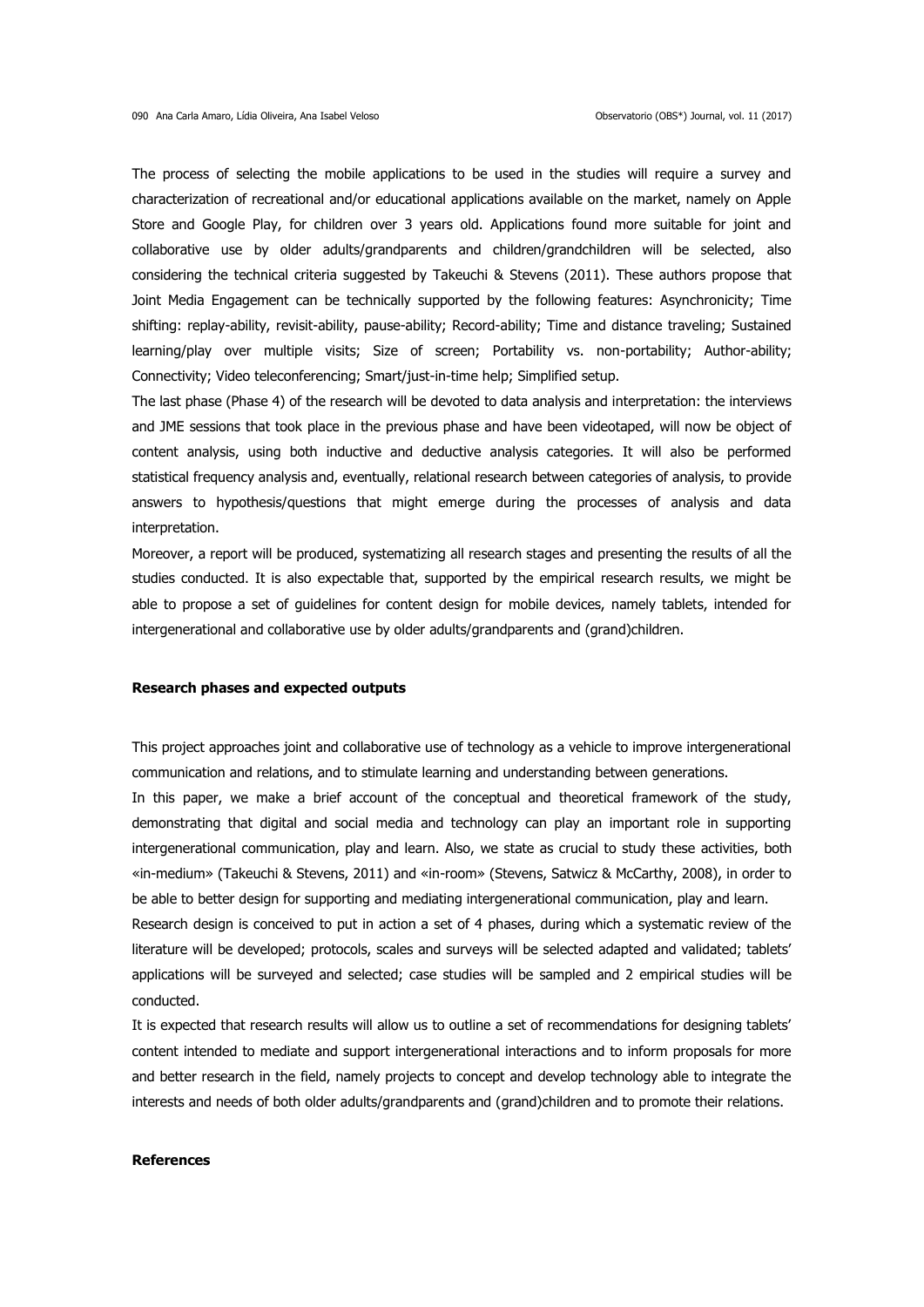- Aarsand, P. (2007). Computer and Video Games in Family Life: The digital divide as a resource in intergenerational interactions. Childhood, 14(2), 235–256. doi:10.1177/0907568207078330
- Abeele, V., & De Schutter, B. (2010). Designing intergenerational play via enactive interaction, competition and acceleration. Personal and Ubiquitous Computing, 14(5), 425–433. doi:10.1007/s00779-009- 0262-3
- Butler, R. N. et al (2006). Ageism in America. The Anti-Ageism Taskforce at The International Lengevity Center, http://aging.columbia.edu/sites/default/files/Ageism\_in\_America.pdf
- Castro, M. de, Ruiz, B., Sánchez-Pena, J., Crespo, A., Iglesias, A., & Pajares, J. (2011). Tablets helping elderly and disabled people. In I. Bierhoff, H. Nap, W. Rijnen & R. Wichert (Eds.), Partnerships for Social Innovation in Europe. Proceedings of the AAL Forum 2011 Lecce. (p. 237–244). Eersel: Drukkerij Coppelmans. Retrieved from: http://goo.gl/GnRnHm
- Chase, C. A. (2010). An Intergenerational E-mail Pal Project on Attitudes of College Students Toward Older Adults. Educational Gerontology, 37(1), 27–37. doi:10.1080/03601270903534804
- Christian, J., Turner, R., Holt, N., Larkin, M., & Cotler, J. H. (2014). Does intergenerational contact reduce Ageism? When and How Contact Interventions Actually Work? Journal of Arts and Humanities (JAH), 3(1), 1-15. Retrieved from: http://goo.gl/vfO5ft
- Coutinho, C. (2011). Metodologia de Investigação em Ciências Sociais e Humanas: Teoria e Prática. Coimbra: Almedina.
- Davis, H., Vetere, F., Francis, P., Gibbs, M., & Howard, S. (2008). "I Wish We Could Get Together": Exploring Intergenerational Play Across a Distance via a "Magic Box." Journal of Intergenerational Relationships, 6(2), 191–210. doi:10.1080/15350770801955321
- Davis, H., Vetere, F., Gibbs, M., & Francis, P. (2012). Come play with me: Designing technologies for intergenerational play. Universal Access in the Information Society, 11(1), 17–29. doi:10.1007/s10209-011-0230-3
- Druin, A. (2009). Mobile Technology for Children: Designing for Interaction and Learning. San Francisco, CA, USA: Morgan Kaufmann Publishers.
- EU Kids Online (2014). EU Kids Online: findings, methods, recommendations (deliverable D1.6). EU Kids Online, LSE, London, UK. Retrieved from: http://goo.gl/i4S7sR
- European Commission. (2008). Digital Literacy European Commission working paper and recommendations from Digital Literacy High-Level Expert Group.<http://goo.gl/nylsX0>
- FCT (2013). Vulnerable People & ICT in Portugal: the practice of more than 15 years. Fundação para a Ciência e a Tecnologia, IP Ministry of Higher Education and Science. Retrieved from: https://goo.gl/vtb05g
- Ferreira, S., Torres, A., Veloso, I. & Mealha, O. (2015). Training Effects on Older Adults in Information and Communication Technologies Considering Psychosocial Variables. Educational Gerontology, 41(7), 482-493. doi:10.1080/03601277.2014.994351
- Gamliel, T., & Gabay, N. (2014). Knowledge Exchange, Social Interactions and Empowerment in an Intergenerational Technology Program at School. Educational Gerontology, 40(8), 597–617. doi:10.1080/03601277.2013.863097
- Gilster, P. (1997). Digital Literacy. New York: Wiley.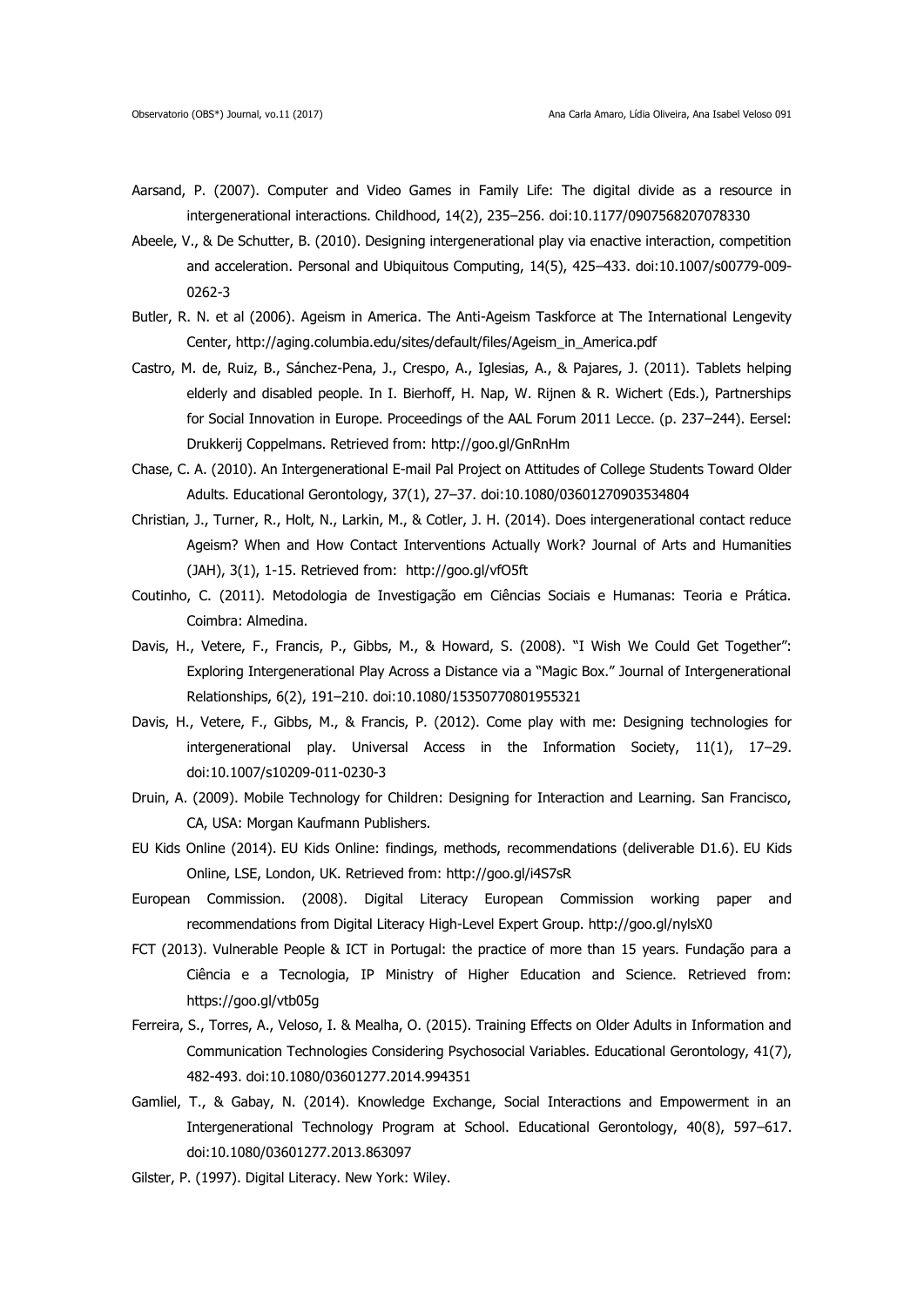- González-Oñate, C., Fanjul-Peyró, C., & Cabezuelo-Lorenzo, F. (2015). Use, Consumption and Knowledge of New Technologies by Elderly People in France, United Kingdom and Spain. Comunicar, 45, 5– 12, in press. doi:10.3916/C45-2015-02
- Grimes, S. & Fields, D. (2012). Kids online. A new research agenda for understanding social networking forums. The Joan Ganz Cooney Center at Sesame Workshop. Retrieved from: http://goo.gl/a7OJmc
- Gutiérrez, A. & Tyner, K. (2012). Media Education, Media Literacy and Digital Competence Educación para los medios, alfabetización mediática y competencia digital. Comunicar, 38, 31-39. doi:10.3916/C38-2012-02-03
- Gutnick, A., Robb, M., Takeuchi, L. & Kotler, J. (2011). Always connected: The new digital media habits of young children. New York: The Joan Ganz Cooney Center at Sesame Workshop. Retrieved from: http://goo.gl/s4K009
- Harwood, J. (2007). Understanding Communication and Aging: Developing Knowledge and Awareness. USA: SAGE Publications, Inc.
- Holtzblatt, K. Wendell, J. & Wood, S. (2005). Rapid Contextual Design: A How-to Guide to Key Techniques for User-Centered Design. SF, CA: Morgan Kaufmann Publishers.
- Hurme, H., Westerback, S., & Quadrello, T. (2010). Traditional and New Forms of Contact Between Grandparents and Grandchildren. Journal of Intergenerational Relationships, 8(3), 264–280. doi:10.1080/15350770.2010.498739
- INE (2011). População cresceu na última década, apesar de estar a diminuir desde 2010 2011. Estatísticas demográficas. Destaques. Instituto Nacional de Estatística. Retrieved from: http://goo.gl/zqP2lj
- Kaplan, M., Sanchez, M., Shelton, C., Bradley, L. (2013). Using Technology to Connect Generations. University Park, PA: Penn State University & Washington D.C.: Generations United. Retrieved from: http://goo.gl/8UzB6g
- Kelly, C. (2015). 'Let's do some jumping together': Intergenerational participation in the use of remote technology to co-construct social relations over distance. Journal of Early Childhood Research, 13(1), 29-46. doi:10.1177/1476718X12468121
- Khoo, E., Merritt, T., & Cheok, A. (2009). Designing physical and social intergenerational family entertainment. Interacting with Computers, 21(1-2), 76–87. doi:10.1016/j.intcom.2008.10.009
- Leung, L. & Lee, P. (2005). Multiple determinants of life quality: the roles of Internet activities, use of new media, social support, and leisure activities. Telematics and Informatics, 22: 161-180. doi:10.1016/j.tele.2004.04.003.
- Loe, M. (2013) The Digital Life History Project: Intergenerational Collaborative Research, Gerontology & Geriatrics Education, 34:1, 26-42, DOI: 10.1080/02701960.2012.718013
- Martin, A. & Grudziecki, J. (2006). DigEuLit: Concepts and Tools for Digital Literacy Development. Innovation in Teaching and Learning in Information and Computer Sciences, 5(4), 249-267. DOI: 10.11120/ital.2006.05040249
- Moher, D., Liberati, A., Tetzlaff, J., & Altman, D.G. (2009). Preferred Reporting Items for Systematic Reviews and Meta-Analyses: The PRISMA Statement (Reprinted from Annals of Internal Medicine). Physical Therapy, 89(9), 873–880. doi:10.1371/journal.pmed.1000097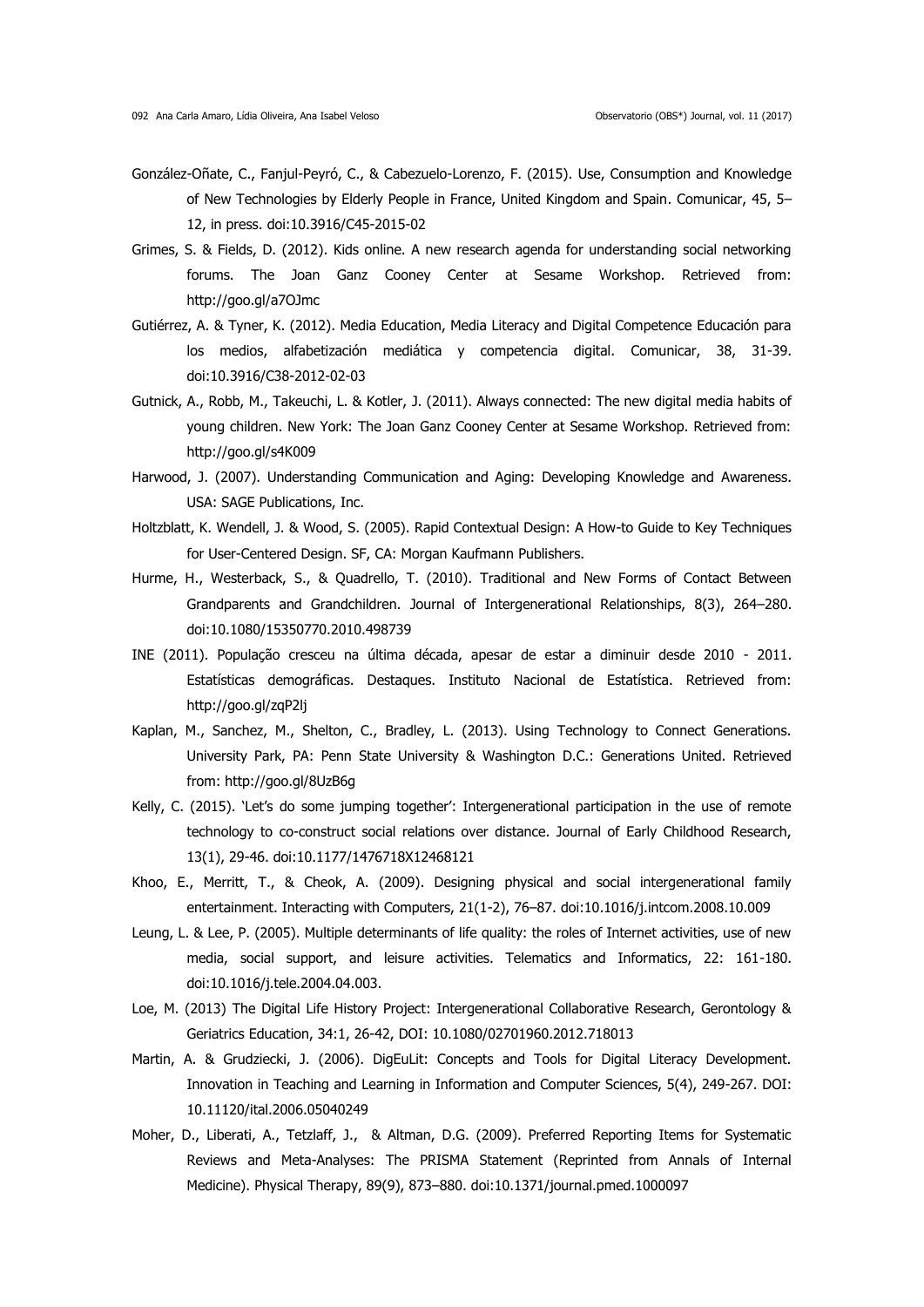- Neves, B. & Amaro, F. (2012). Too old for technology? How the elderly of Lisbon use and perceive ICT. The Journal of Community Informatics, 8 (1). Retrieved from: http://goo.gl/sBd1Wy
- Neves, B., Amaro, F. & Fonseca, J. R. (2013). Coming of (Old) Age in the Digital Age: ICT Usage and Non-Usage Among Older Adults. Sociological Research Online, 18 (2), 1-12. doi:10.5153/sro.2998
- Pew Research Center (2014). Older Adults and Technology Use. Retrieved from: http://goo.gl/hhsm1m
- Pieri, M., & Diamantinir, D. (2010). Young people, elderly and ICT. Procedia Social and Behavioral Sciences, 2(2), 2422–2426. doi:10.1016/j.sbspro
- Pratt, M. & Fiese B. (Eds.) (2004). Family stories and the lifecourse: Across time and generations. Mahwah, NJ: Erlbaum.
- Rideout, V., Foehr, U., & Roberts, D. (2010). GENERATION M2: Media in the Lives of 8- to 18-Year-Olds. A Kaiser Family Foundation Study. Retrieved from https://goo.gl/nTaoXd
- Robert D. Strom & Paris S. Strom (2015) Assessment of Intergenerational Communication and Relationships, Educational Gerontology, 41(1), 41-52. doi:10.1080/03601277.2014.912454
- Sánchez-Martínez, M., Kaplan, M., & Bradley, L. (2015). Using Technology to Connect Generations: Some Considerations of Form and Function. Comunicar, 45(2), doi:10.3916/C45-2015-10
- Shuler, C. (2012). iLearn II: An Analysis of the Education Category on Apple's App Store. The Joan Ganz Cooney Center at Sesame Workshop. Retrieved from: http://goo.gl/iv4faF
- Sigman, A. (2012). The Impact of Screen Media on Children: a Eurovision for Parliament. In C. Clouder; B. Heys; M. Matthes; & P. Sullivan (Eds). Improving the Quality of Childhood in the European Union – Volume III (p. 88-121). European Council for Steiner Waldorf Education / Alliance for Childhood European Network Group. Brighton, UK: Four Corners Print. Retrieved from: http://goo.gl/8Iiyuh
- Silverstein, M. & Ruiz, S. (2009). Families, intergenerational relationships in. In H. Reis & S. Sprecher (Eds.), Encyclopedia of Human Relationships. (p. 607-611). Thousand Oaks, CA: SAGE Publications, Inc., doi:10.4135/9781412958479.n198.
- Soliz, J. & Harwood, J. (2003). Perceptions of communication in a family relationship and the reduction of intergroup prejudice. Journal of Applied Communication Research, 31(4), 320–345, doi:10.1080/1369681032000132582.
- Sousa Santos, B. (2002). A crítica da razão indolente: contra o desperdício da experiência. Para um novo senso comum: a ciência, o direito e a política na transição paradigmática. Volume 1. (4ª Edição.). São Paulo: Cortez Editora.
- Sousa, L. (2013). Intergenerational solidarity: bringing together social and economic development. In A. Oliveira (Coord.), Promoting conscious and active learning and aging: How to face current and future challenges. (p. 149-160). Coimbra: Imprensa da Universidade de Coimbra, doi:10.14195/978-989-26-0732-0
- Stevens, R., Satwicz. T. & McCarthy, L. (2008). "In-Game, In-Room, In-World: Reconnecting Video Game Play to the Rest of Kids' Lives." In K. Salen (Ed.), The Ecology of Games: Connecting Youth, Games, and Learning. The John D. and Catherine T. MacArthur Foundation Series on Digital Media and Learning (pp. 41-66). Cambridge, MA: The MIT Press. doi:10.1162/dmal.9780262693646.041